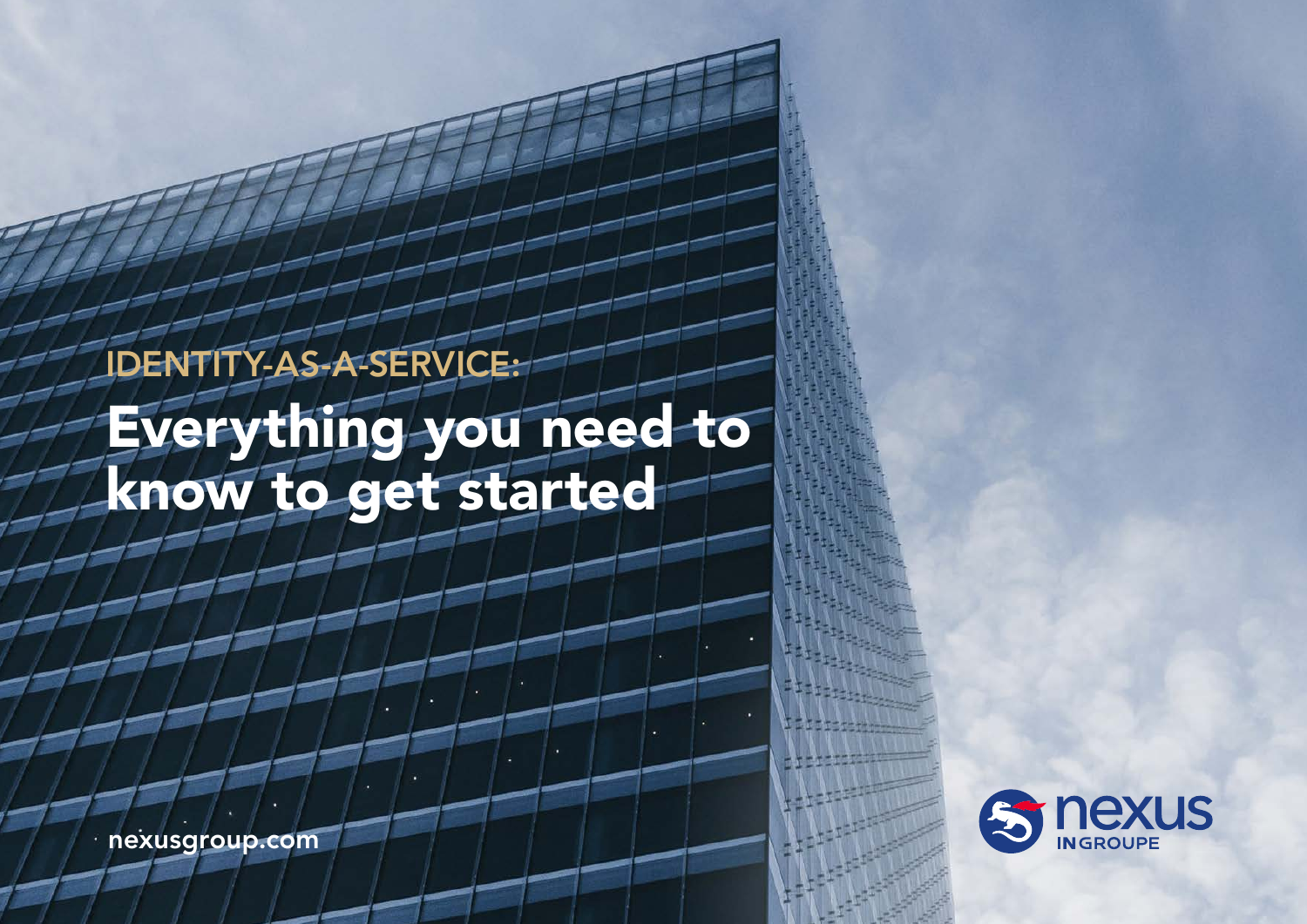### Enable Zero Trust with Identity-as-a-Service (IDaaS)

In recent years, identity management has become more complex due to the number of users and an increase in control access to data and services. Building, deploying, and managing an in-house solution for multi-channel authentication is time consuming and complicated.

Organizations are therefore entrusting identity management to the experts and looking to Identity-as-a-Service providers for support. Opting for the as-a-service model, companies are working with a mature solution developed by IAM (Identity and Access Management) experts.

Choosing a service means your solution will have all the features and functionalities you need and is always up to date. The choice for many organizations is simple. IDaaS solutions give them everything offered by an on-premises IAM solution while gaining all the economic and operational advantages of a cloud-based service.

Identity-as-a-Service solutions ensure companies can verify every user's identity, validate their devices, and limit their access enabling the seamless set up of a Zero Trust strategy.



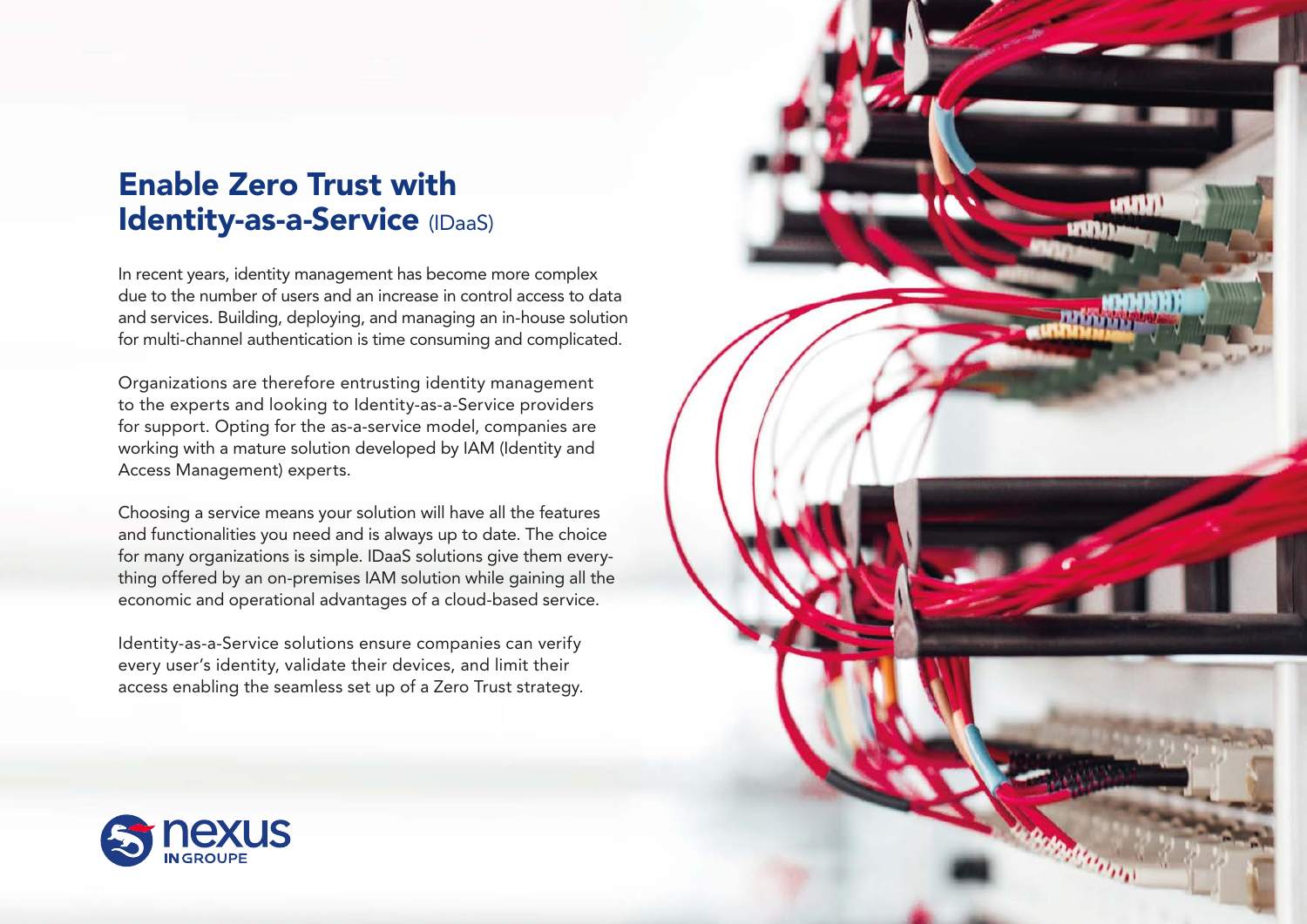

## IDaaS must-haves: Key features and functions

Multi-Factor Authentication (MFA): As the number of cloud-based applications increases, remote working environments become standard and BYOD (Bring Your Own Device) policies grow, cybercriminals are finding more ways to expose non-secure openings. MFA strengthens your organization's security by reinforcing the way of verifying a user's identity, reducing the likelihood of unauthorized access.

**Single Sign-On (SSO):** It is not uncommon for organizations to utilize multiple SaaS, mobile or enterprise applications. SSO enables employees, customers, or partners to authenticate once to a single portal in order to access all of their applications seamlessly across web, desktop and mobile applications.

**Identity Management:** On-premises identity solutions can be complicated and hard to use. An IDaaS solution offers a centralized, simplified identity and credential lifecycle management tool. The solution enables the issuance, revocation and replacement of a variety of employee identities such as smart card, virtual smart card, mobile virtual smart card or secure tokens as well as machine identities.

Seamless Integration: Many IT environments include a mix of onpremises, Platform-as-a-Service ( PaaS) and Software-as-a-Service (SaaS) applications. IDaaS is a convenient option for organizations wanting to integrate with their current directories, systems and third-party accounts to create a comprehensive solution.

Identity Issuing: IDaaS solutions simplify the provisioning of identities by enabling the issuance of identities on multiple systems and applications using one centralized solution.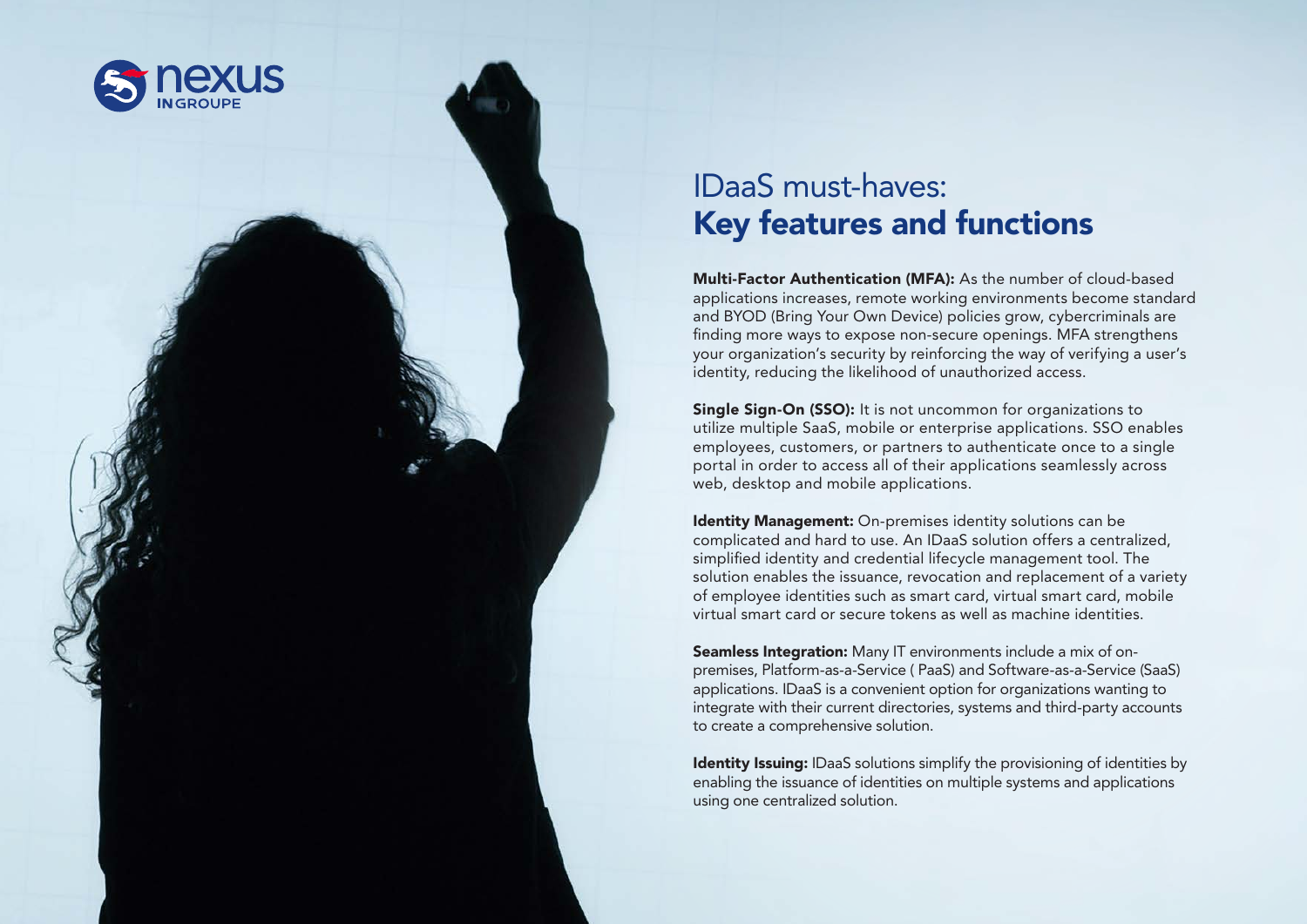### Why Choose Identity-as-a-Service?

Meet Legal Requirements: Compliance with data privacy regulations such as the EU's General Data Protection Regulation (GDPR), the California Consumer Privacy Act (CCPA) and others are a priority for organizations. IDaaS helps to ensure compliance with needed regulations.

Security: As cyber-attacks are on the rise it is important for organizations to have the most secure solutions built by experts. Knowing your identity solution is up to date with the latest authentication methods and security measures ensures reduced security risk.

Scalability: Custom-built identity solutions often become quickly outdated, needing more updates and maintenance. Cloud-based services can easily be adapted to meet the needs of your organization.

Reduced Costs: Opting for a cloud-based identity service removes the need for additional equipment and knowledgeable staff, reducing your overall investment in security.

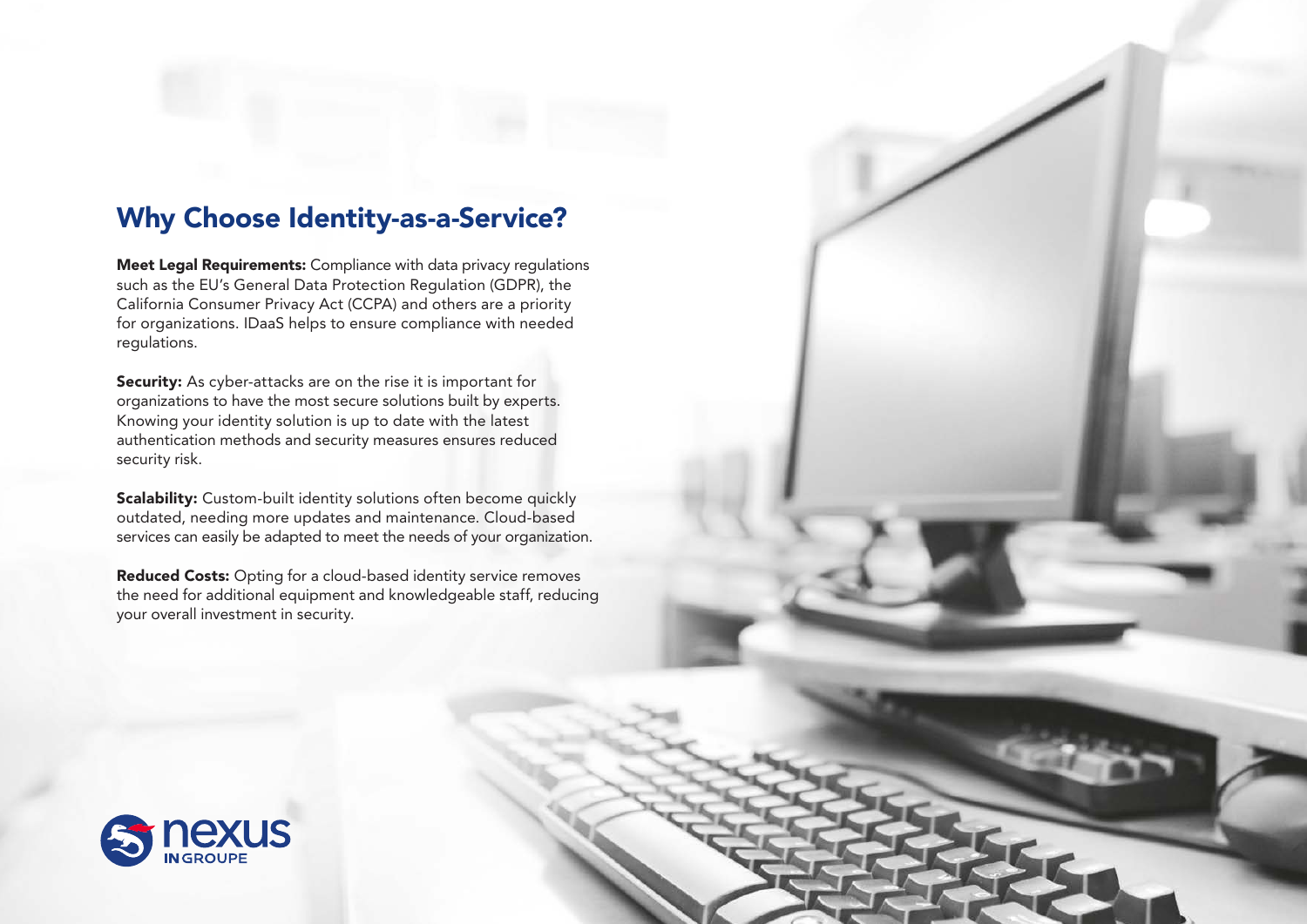### Nexus Identity Services

Trusted identities are a fundamental part of modern enterprises. They enable digital business and establishes unique identities for your workforce, customers, partners, and corporate IT equipment, enabling a Zero Trust architecture.

As-a-service deployments are growing due to the convenience of implementing a scalable solution making it easier than ever to enable digital transformation. Nexus GO Services enable organizations with no knowledge, dedicated staff, systems, or resources to set up and quickly deploy identity management services.

Nexus removes the complexity and lets you stay in control of the lifecycle of all digital identities in one system, with the help of self-service and automated processes. Nexus runs your identity management and PKI; you issue trusted identities.

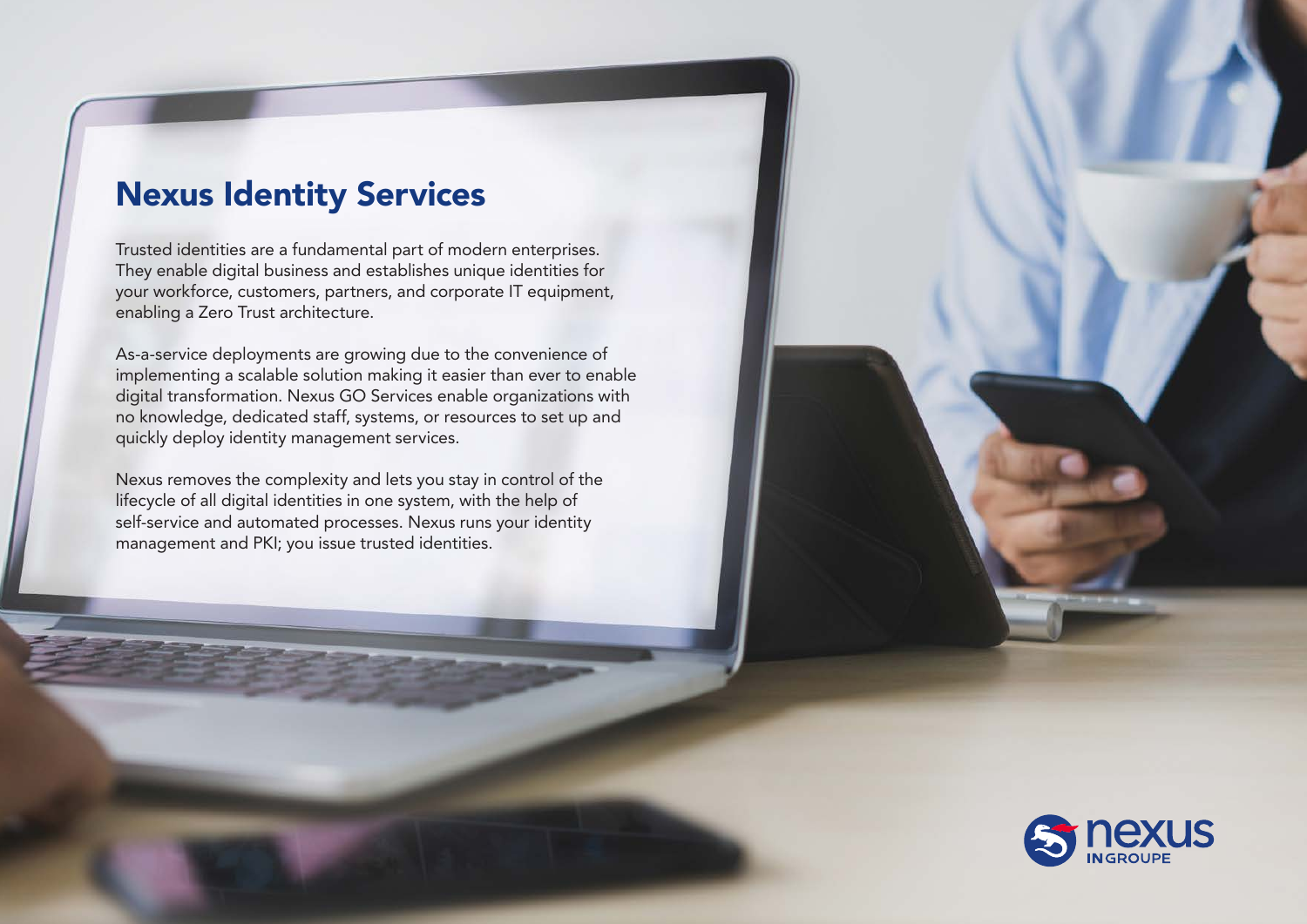



### **MAINTAIN**

### Workforce identities delivered as a Service

GO Workforce simplifies the lifecycle management of identities and credentials based on certificates through streamlined processes. During the onboarding process, a customer-specific certificate authority (CA) will be deployed in Nexus secure cloud. GO Workforce provides flexibility for the user, enabling trusted identities stored on a smart card, virtual smart card, mobile virtual smart card, and secure tokens that can be used for two-factor authentication and digital signing.

- We develop: You will benefit from always using the most  $\infty$ up-to-date software to issue digital identities.
	-

 $\bigcirc$ 

- We install and configure: We will set up and configure the solution and also ensure that your integrations are done.
- We operate: Our expert team ensures that your solution  $R - 0$ is kept secure, available and reliable over time.
	- You use: Your registration officers will use the administration interface and your end-users will use the self-service portal. Both tools are easy to use and reliable.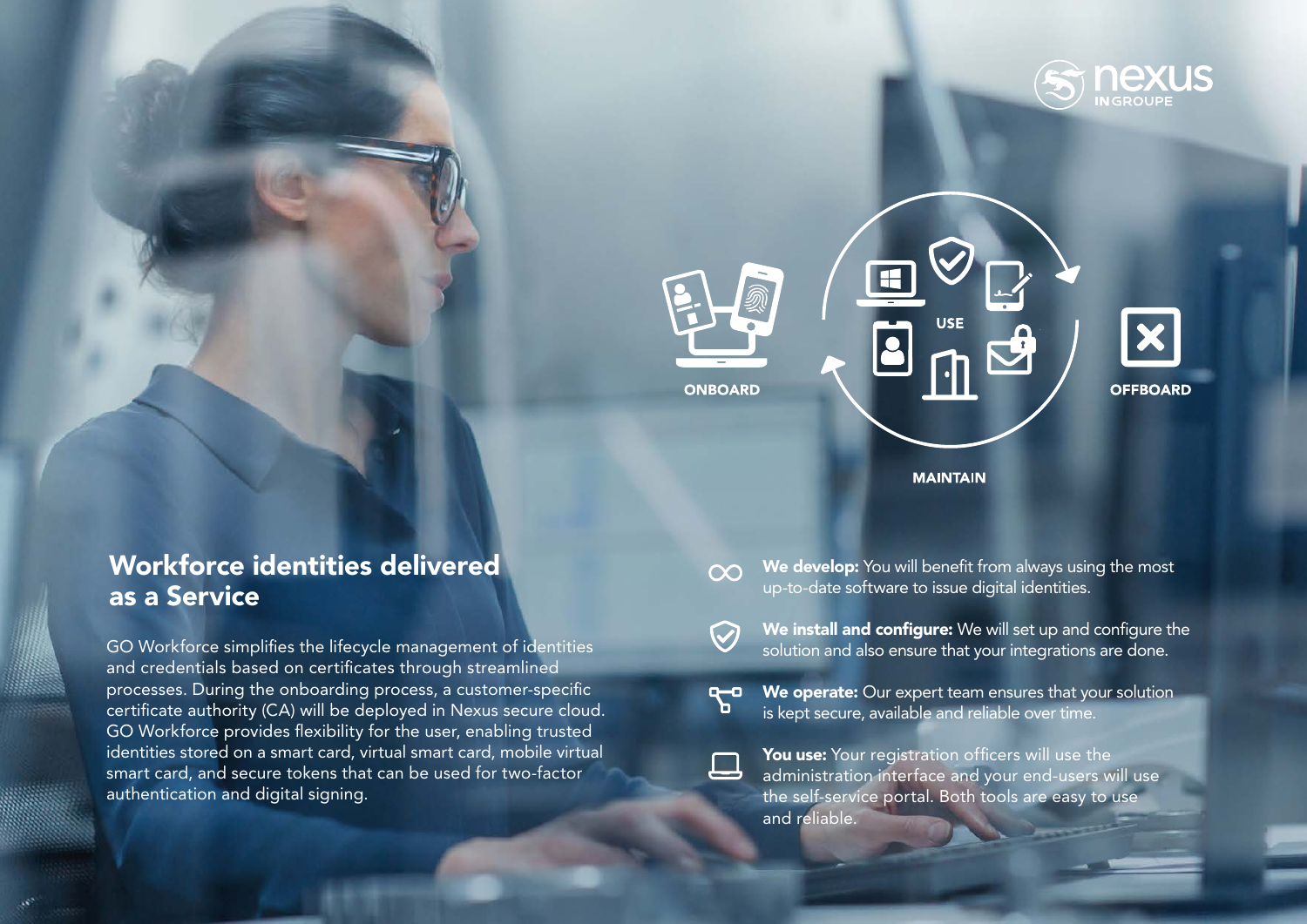### Identities for the IT environment as a Service

GO Workplace simplifies the lifecycle management of identities and credentials for devices based on certificates through automation and streamlined processes. During the onboarding process, a customerspecific certificate authority (CA) is deployed in Nexus secure cloud. The issuance of the identities for devices is handled automatically through API integration or manually by the user through the self-service portal.

GO Workplace supports a broad range of devices based on extensive certificate management protocol support. This includes devices managed by a Mobile Device Management (MDM) system, like MobileIron, Windows Intune, etc. It integrates seamlessly into existing IT environment and tools, IT Services Management (ITSM) systems, user/system data repositories and identity providers (for example single sign-on).

You can expect the following benefits from GO Workplace:

We develop: You will benefit from always using the most  $\infty$ up-to-date software as well as common criteria certified software to issue digital identities.



We install and configure: We will set up and configure the solution and also ensure that your integrations are done.

We operate: Our expert team ensures that your solution  $Q = 0$ is kept secure, available and reliable over time.

You use: Your processes will be automated based on machine-to-machine integrations. Your administrators will use the administration GUI.



**BANK**